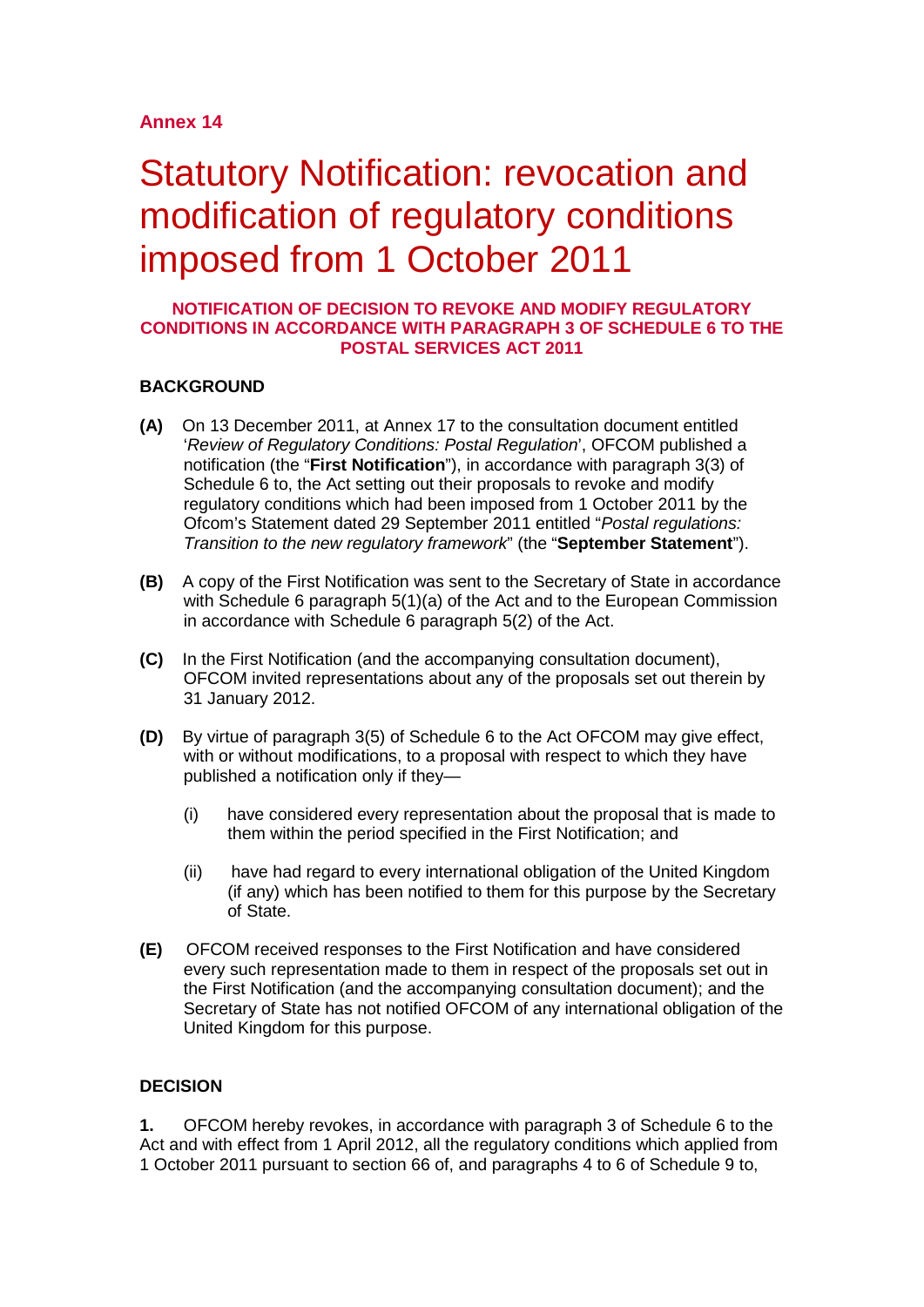the Act, as set out in Annex 2 to the September Statement, with the exception of Acc 1.1 to Acc 1.28.

**2.** OFCOM modifies Condition Acc 1.24 as follows: the reference to "Acc 1.24" is substituted with "Acc 1.1".

**3.** For the avoidance of doubt, this decision does not affect the following instruments and decisions discussed in the September Statement:

- Provisional designation of Royal Mail as universal service provider;
- Information gathering quidelines;
- Approval of IDRS Ltd to administer the Postal Redress Service under section 52 and Schedule 5 of the Postal Services Act 2011;
- Specification of the manner under which disputes may be brought to OFCOM
- Direction under section 116(5)-(6) of the Postal Services Act 2000;
- Direction under section 116(2A) of the Postal Services Act 2000.

**4.** The effect of, and OFCOM's reasons for making, this decision are set out in the accompanying explanatory statement.

#### **OFCOM'S DUTIES AND LEGAL TESTS**

**5.** OFCOM is satisfied that this decision satisfies the general test in paragraph 1 of Schedule 6 to the Act.

**6.** In making this decision, OFCOM has considered and acted in accordance with its principal duty in section 29 of the Act and its general duties in section 3 of the Communications Act 2003.

#### **INTERPRETATION**

**7.** Except insofar as the context otherwise requires, words or expressions shall have the meaning assigned to them in this Notification and otherwise any word or expression shall have the same meaning as it has been ascribed for the purpose of Part 3 of the Act.

- **8.** In this Notification—
	- **(a)** "**Act**" means the Postal Services Act 2011 (c.5);
	- **(b)** "**First Notification**" has the meaning given to it in recital (A) above;
	- **(c)** "**Royal Mail**" means Royal Mail Group Ltd, whose registered company number in England and Wales is 04138203; and
	- **(d)** "**September Statement**" has the meaning given to it in recital (A) above.
- **9.** For the purpose of interpreting this Notification—
	- **(a)** headings and titles shall be disregarded;
	- **(b)** expressions cognate with those referred to in this Notification shall be construed accordingly;